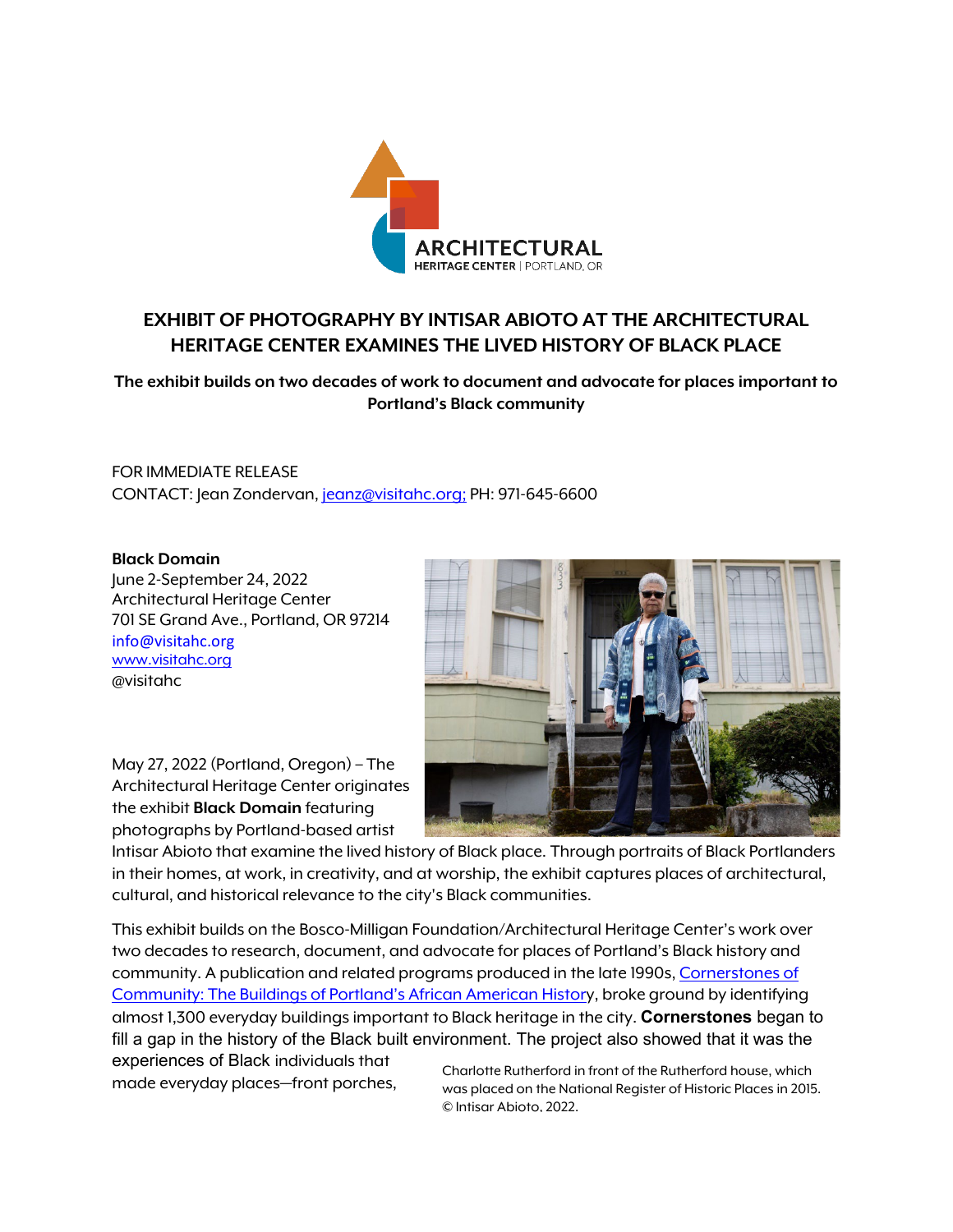

shops, music clubs, churches, and more important cultural landmarks.

In this project, Abioto documents, through her eyes, places and people in the region's Black communities. The homes, small businesses, community centers, and other sites in these photographs have deep cultural meaning that illuminates their architectural significance. As her images show, from these spaces, even the most intimate, emanate experiences of Black life, rest and restoration, authority, education, creativity, comfort, and solace.

Also on view is **Northeast Voices**, a two-part video series with intergenerational members of Portland's black community discussing neighborhood history and change, recorded at Dean's Beauty Salon and Barber Shop earlier this year. [This short video provides](https://youtu.be/FrbFhRl2EJI) a glimpse into these discussions.

**Black Domain** is the largest solo exhibit to date of work by Intisar Abioto (b. Memphis, 1986), a multidisciplinary artist who works across photography, dance, research, and writing. Abioto

has been documenting Black presence in Oregon since 2013, including The Black Portlanders photo essay and blog, and Black Legend, Black, Oregon exhibit at the Oregon State Capitol in 2019. Her long-form projects encompass the visual, folkloric, documentary, and performing arts, such as The People Could Fly Project travel chronicles. Abioto is the guest curator of Black Artists of Oregon, a 2023 exhibit at the Portland Art Museum. With the five women artists in her family, she is co-founder of Studio Abioto, a multidisciplinary creative arts practice.

Support for **Black Domain** is provided by the James F. & Marion L. Miller Foundation, the Regional Arts & Culture Council, The Van Evera and Janet M. Bailey Fund of the Oregon Community Foundation, The Kinsman Foundation, Multnomah County Cultural Coalition, the Oregon Arts Commission, and the Cathy Galbraith Educational Endowment. The "Northeast Voices" video dialogues presented in the exhibit are made possible in part by Oregon Humanities.

## ARCHITECTURAL HERITAGE CENTER

Owned and operated by the Bosco-Milligan Foundation, the Architectural Heritage Center (AHC) is a resource center for historic preservation located in the rehabilitated 1883 West Block's Building in Portland's East Portland/Grand Avenue Historic District. AHC programs explore diverse topics in architecture history and preservation, and include rotating gallery exhibitions, talks, panel discussions, and other special projects and events. The AHC also runs a full program of docent